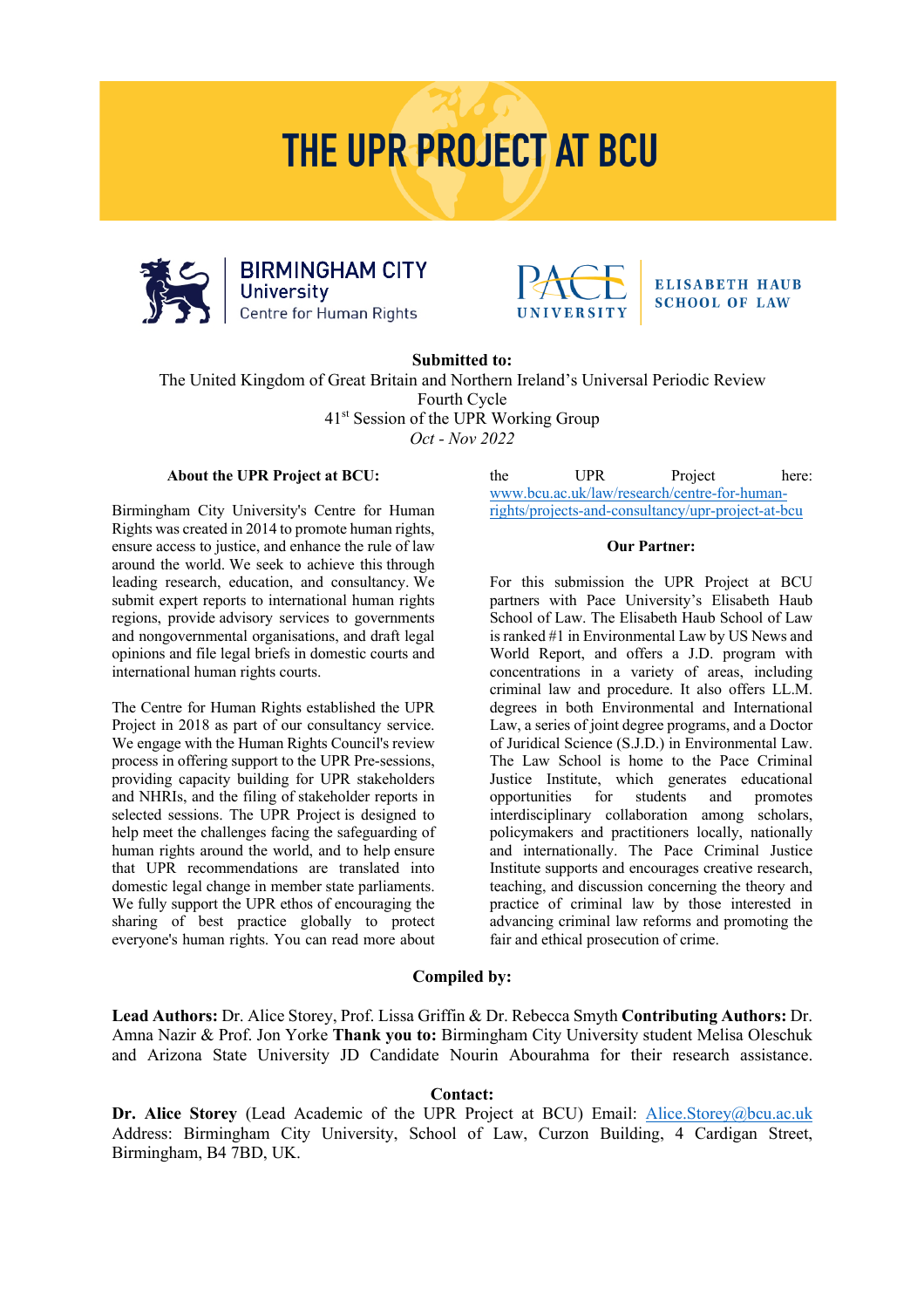#### **INTRODUCTION**

- 1. There are nine core international human rights treaties,<sup>1</sup> of which the United Kingdom of Great Britain and Northern Ireland (UK) is a party to seven, albeit with the attachment of reservations, understandings, and declarations (RUDs).2
- 2. There are aspects of the UK's legal and political structure that have the potential to complicate its ability to implement international human rights norms. It is important to note that the UK is a "union state" made up of three nations, England, Wales, and Scotland, and the province of Northern Ireland.<sup>3</sup> Owing to devolution, each nation provides its own laws, policies, and strategies that are not reserved to Westminster, where the UK Parliament sits. The Northern Ireland Assembly, known as "Stormont," is the devolved legislature of Northern Ireland that was created as a power-sharing body by the Good Friday Agreement. It legislates in all areas not explicitly reserved to the UK Parliament. Due to political disputes, Stormont collapsed and remained suspended between January 2017 and January 2020, during which time power was held by the UK Parliament.
- 3. In this submission we encourage the UK to commit to improving its human rights protection and promotion by engaging meaningfully with the fourth cycle of the UPR in 2022. This includes giving full and practical consideration to all recommendations made by Member States, effectively implementing the recommendations the UK accepts, and actively engaging with civil society throughout the process.
- 4. This Stakeholder submission focuses upon the overarching theme of women's rights, using an inclusive definition of "women."4 Specifically, we focus upon:
	- a. Access to Abortion in Northern Ireland.
	- b. Domestic Abuse across the UK.

# **ACCESS TO ABORTION IN NORTHERN IRELAND**

1. Abortion was illegal in Northern Ireland (NI) until 2020, with the only exceptions being to preserve the pregnant person's life or to prevent 'real and serious adverse effects' to their health.5 While the Abortion (NI) 2020 Regulations have partly decriminalised abortion, medical professionals who perform unauthorised abortions remain subject to criminal penalties, and ongoing implementation issues mean that most NI residents still must travel to England or Wales to access abortion.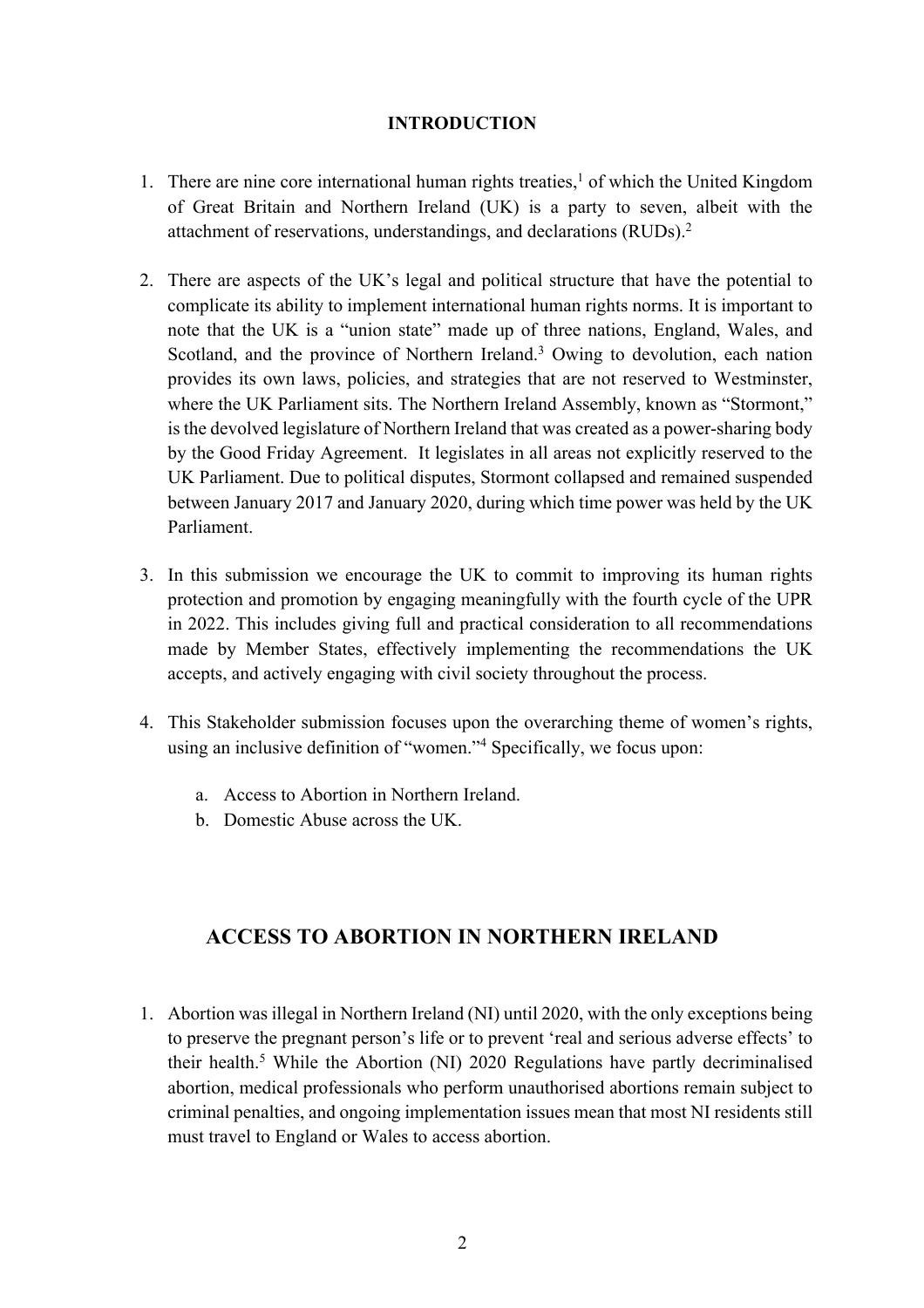# **A. Normative and Institutional Framework**

#### *UN Human Rights Standards*

2. Sexual and reproductive health rights ('SRHRs') entail:

'The right to make free and responsible decisions and choices, free of violence, coercion and discrimination, regarding matters concerning one's body and sexual and reproductive health. The entitlements include unhindered access to a whole range of health facilities, goods, services and information.'6

- 3. UN human rights bodies hold that states must provide abortion access at least in cases of a risk to the pregnant person's life or health, rape or incest, and fatal foetal abnormality ('FFA').<sup>7</sup> Failing to ensure access to abortion violates the right to be free from torture and other forms of cruel, inhuman, or degrading treatment or punishment ('CIDT'); the right to privacy; the principles of equality and non-discrimination; and states' obligations to eliminate discrimination against women.<sup>8</sup>
- 4. In 2018, the Committee on the Elimination of All Forms of Discrimination Against Women ('CEDAW Committee') called on the UK to legalise abortion in NI at a minimum in the case of threats to woman's physical or mental health; rape and incest; and "severe foetal impairment."9

## *Domestic Law*

- 5. Section 9 of Northern Ireland Executive Formation Act 2019 repealed the provisions criminalising abortion, and required the NI Secretary of State to implement the CEDAW Committee's 2018 recommendations.10
- 6. The Abortion (Northern Ireland) (No. 2) Regulations 2020 are broadly in line with human rights standards because they permit abortion in the case of a risk to the pregnant person's life or health and in the case of FFA. There is no exception for rape or incest, but the Regulations reflect the wording of the 1967 Abortion Act which is interpreted to permit abortion in the case of rape or incest or for socioeconomic reasons.<sup>11</sup>
- 7. Abortion is permitted:
	- i. Up to 12 weeks without restrictions, when approved and carried out by a registered medical professional.12
	- ii. Up to 24 weeks, when two medical professionals agree that continuing the pregnancy would involve greater risk to the person's health than an abortion.13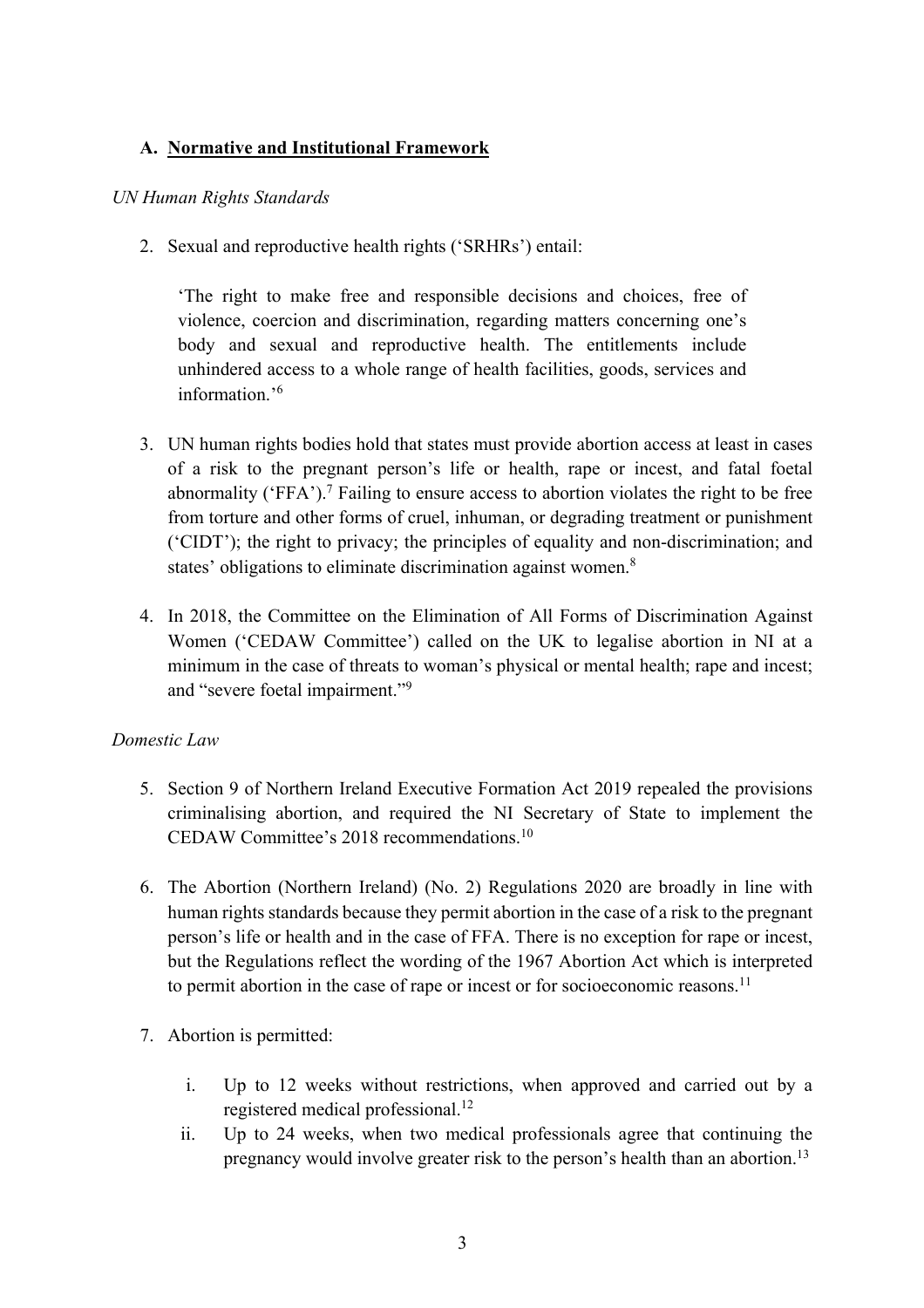- iii. Without gestational limits when two medical professionals agree abortion is "immediately necessary" to save the person's life or prevent grave permanent injury;<sup>14</sup> to prevent grave permanent injury;<sup>15</sup> or in the case of "severe fetal" impairment or fatal fetal abnormality."16
- 8. Requiring two medical professionals to sign off on abortions is "abortion exceptionalism," the "singling out" of abortion "for more restrictive…regulation as compared to other, similar procedures."17 There is no medical justification for this impediment to abortion access.
- 9. Under the Regulations, abortions may only be carried out in specified locations, i.e., health and social care (HSC) hospitals, HSC-provided abortion clinics, and premises that provide primary medical services. For medical abortions in the first ten weeks, the second drug may be taken at home when the first drug was taken at an approved location.<sup>18</sup> These restrictions are unnecessary and are also abortion exceptionalism: there is extensive evidence that self-managed abortion, with "support and referrals to formal health care services as needed,"19 is an appropriate model of care that improves availability and accessibility, particularly for those in remote areas, experiencing financial difficulty, or in abusive relationships.20
- 10. The continuing criminalisation of abortion is another human rights issue. Intentional termination or procurement of termination in violation of the Regulations is an offence with a fine of up to  $£5000.<sup>21</sup>$
- 11. The Regulations allow for conscientious objection unless the abortion "is necessary to save the life, or to prevent grave permanent injury to the physical or mental health" of the patient.<sup>22</sup> This provision strikes a fair balance between the right to conscientious objection and the right to health.

## **B. Implementation of Recommendations from Cycle Three in 2017**

- 12. In 2017, the UK received 227 recommendations, two of which addressed abortion in NI. Both recommendations were 'noted' by the Government, indicating that no action would be taken to implement them.
- 13. **Iceland (para. 134.170)**<sup>23</sup> and **Sweden (para. 134.172)**<sup>24</sup> asked the UK to ensure that "access to abortion in NI fully complies with international human rights law, by decriminalising abortion and ensuring access to abortion in cases of severe and fatal foetal anomalies and where the pregnancy is a result of rape or incest." Following the collapse of power sharing in NI in 2017, no progress was made on abortion access until the 2019 Executive Formation Act, which led to the introduction of The Abortion (NI) Regulations 2020 in March 2020.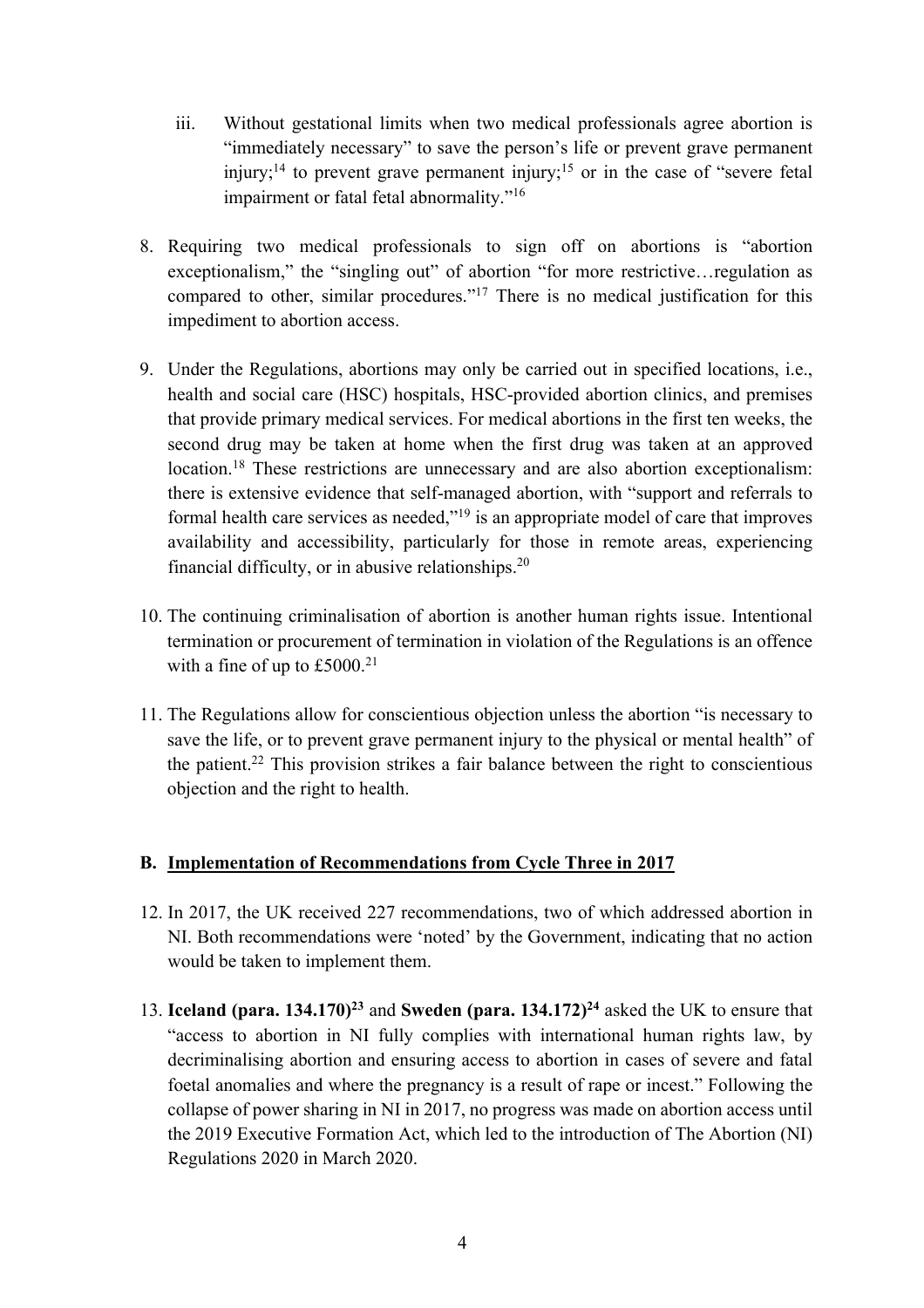- 14. In addition to the concerns raised in Cycle Three, further issues have been raised (as addressed in Section C) that:
	- i. NI abortion services are unevenly available and underfunded.
	- ii. People in NI still must travel to England for abortion services after 10 weeks.
	- iii. Ongoing efforts to restrict abortion access in NI are impacting service delivery.
	- iv. Unauthorised abortion continues to carry criminal penalties, deterring providers and perpetuating stigma that also deters access to abortion.

# **C. Further Points for the UK to Consider**

*The right to health: availability, accessibility, acceptability, and quality*

15. The Committee on Economic, Social and Cultural Rights ('CESCR') has identified **availability, accessibility, acceptability, and quality** as the four "interrelated and essential elements" underpinning state obligations to realise the right to health.<sup>25</sup> This section will focus on issues relating to the **availability** and **accessibility** of abortion in NI.26

#### *Insufficient funding and inadequate service provision*

- 16. There is currently a recognised "postcode lottery" for abortion services in NI.<sup>27</sup> Two of the five relevant HSC Trusts are currently not providing abortion services.<sup>28</sup>
- 17. In October 2020, the Northern HSC Trust closed its early medical abortion ('EMA') service due to a lack of staff and funding, resulting in a lack of EMA access in 10 out of 26 of NI's local areas.<sup>29</sup> This Trust is the largest geographically in NI, and provides care to 479,000 people.30 For the same reasons, in April 2021, the Western HSC Trust suspended its EMA services.<sup>31</sup> This Trust provides care to 300,000 people.<sup>32</sup>
- 18. In May 2021, the NI Human Rights Commission sued the NI Government for failing to commission and fund abortion services. Westminster then enacted the Abortion (NI) Regulations 2021, giving the Secretary of State power to direct NI Ministers, departments, or relevant agencies to implement the 2018 CEDAW recommendations and the 2020 Regulations.33 In July 2021, the Secretary of State formally directed Stormont's Department of Health to "commission and make abortion services available in Northern Ireland as soon as possible, and no later than 31 March 2022."34 As of February 2022, there has been little progress on implementing the 2021 Regulations or the Secretary of State's formal directive.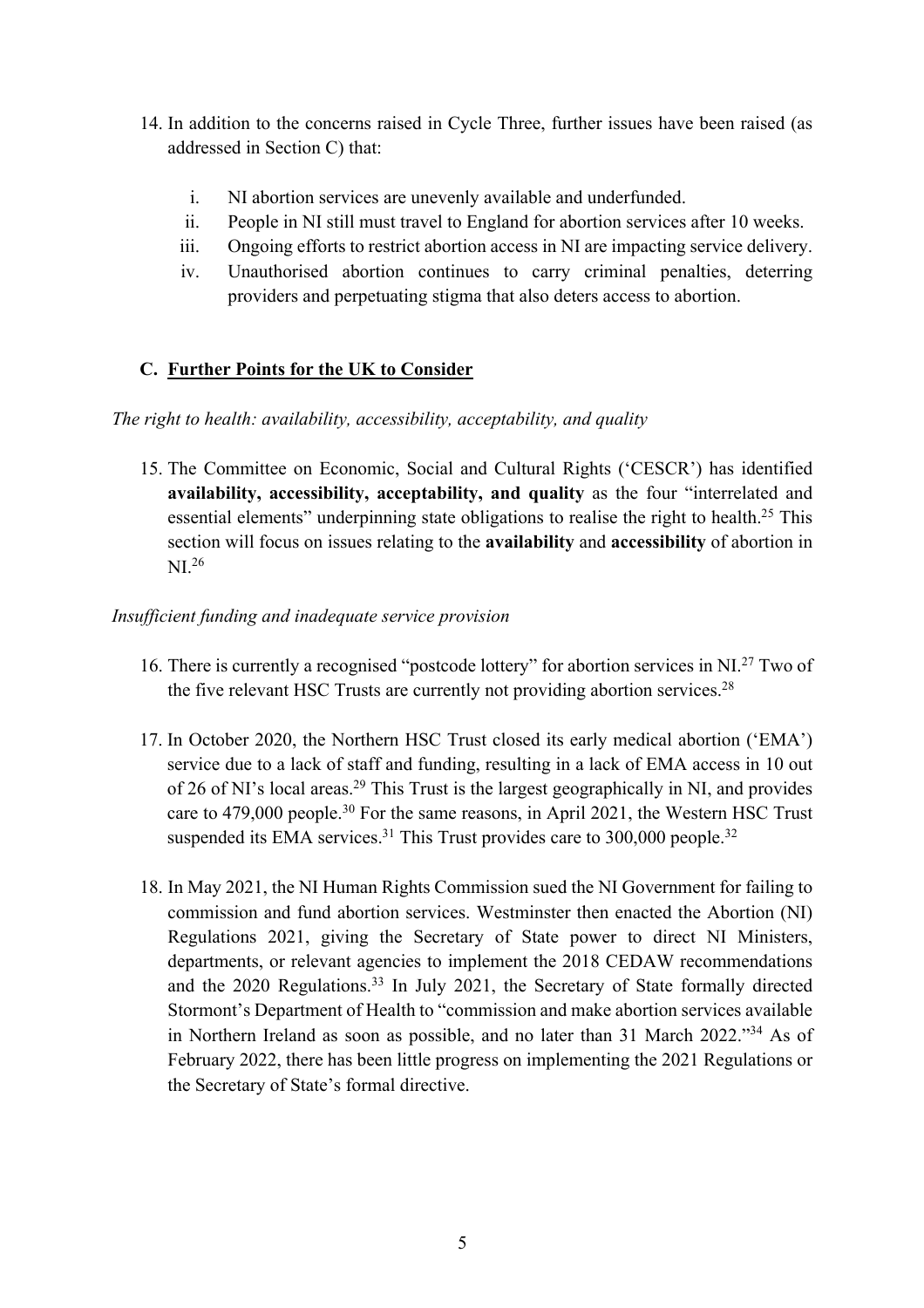#### *Lack of abortion services past 10 weeks' gestation*

- 19. Due to a lack of staff and funding, NI clinics are only able to provide EMA up to 10 weeks.<sup>35</sup> As a result, people whose pregnancies are over 10 weeks' gestation must still travel to England or Wales for abortion. While the UK Government covers the cost of such travel, not everyone can access this funding, which requires proof of an NI address or registration with an NI-based doctor. Many individuals cannot provide this proof, such as those who are homeless or in a situation of irregular migration.<sup>36</sup>
- 20. Even for those who can access this funding, travelling to access abortion results in additional stress, planning, and costs, a situation exacerbated by the ongoing pandemic. Furthermore, requiring people to travel to access abortion can result in human rights violations: in *Mellet* and *Whelan*, the UN Human Rights Committee held the Republic of Ireland responsible for violations of the right to be free from CIDT, to privacy, and to equality before the law, due to Mellet and Whelan having to travel to the UK to access abortion for FFA.37 The Committee recognized that the distress and financial burdens they experienced "could have been avoided" by accessing abortion "in the familiar environment of [their] own country and under the care of the health professionals whom [they] knew and trusted."38

#### *Delays in and undermining of the Regulations' implementation*

- 21. Stormont's reluctance to take full ownership of implementing the Regulations, and ongoing attempts by conservative actors to restrict abortion access, are impeding access to abortion in NI. In February 2021, a Democratic Unionist Party Member of Stormont proposed criminalising abortions in the case of non-fatal disabilities, and in October 2021 the Society for the Protection of Unborn Children ('SPUC') brought a lawsuit opposing the March 2022 deadline to establish abortion services.39 The High Court rejected SPUC's challenge in February 2022, ruling that the NI Secretary has the legal authority to direct the establishment of abortion services,<sup>40</sup> but the NI Secretary and other branches of NI Government have failed to do so.
- 22. While the freedom to express different views on abortion must be respected, attempts to restrict abortion access through legal challenges are a common "lawfare" tactic that result in violations of SRHRs.<sup>41</sup> CESCR has stated that the "unavailability of goods and services due to ideology-based policies or practices…must not be a barrier to accessing services."42 The Special Rapporteur on freedom of religion or belief has stated that the manifestation of individuals' religion or belief must "not have the effect of denying women, girls or LGBT+ persons" their rights to non-discrimination, physical and mental integrity, and health, including reproductive health.<sup>43</sup>
- 23. Attempts to restrict abortion access on the basis of NI's supposedly unique cultural, political, or religious context should not undermine the availability and accessibility of abortion. The balance of power between Westminster and Stormont, like religious or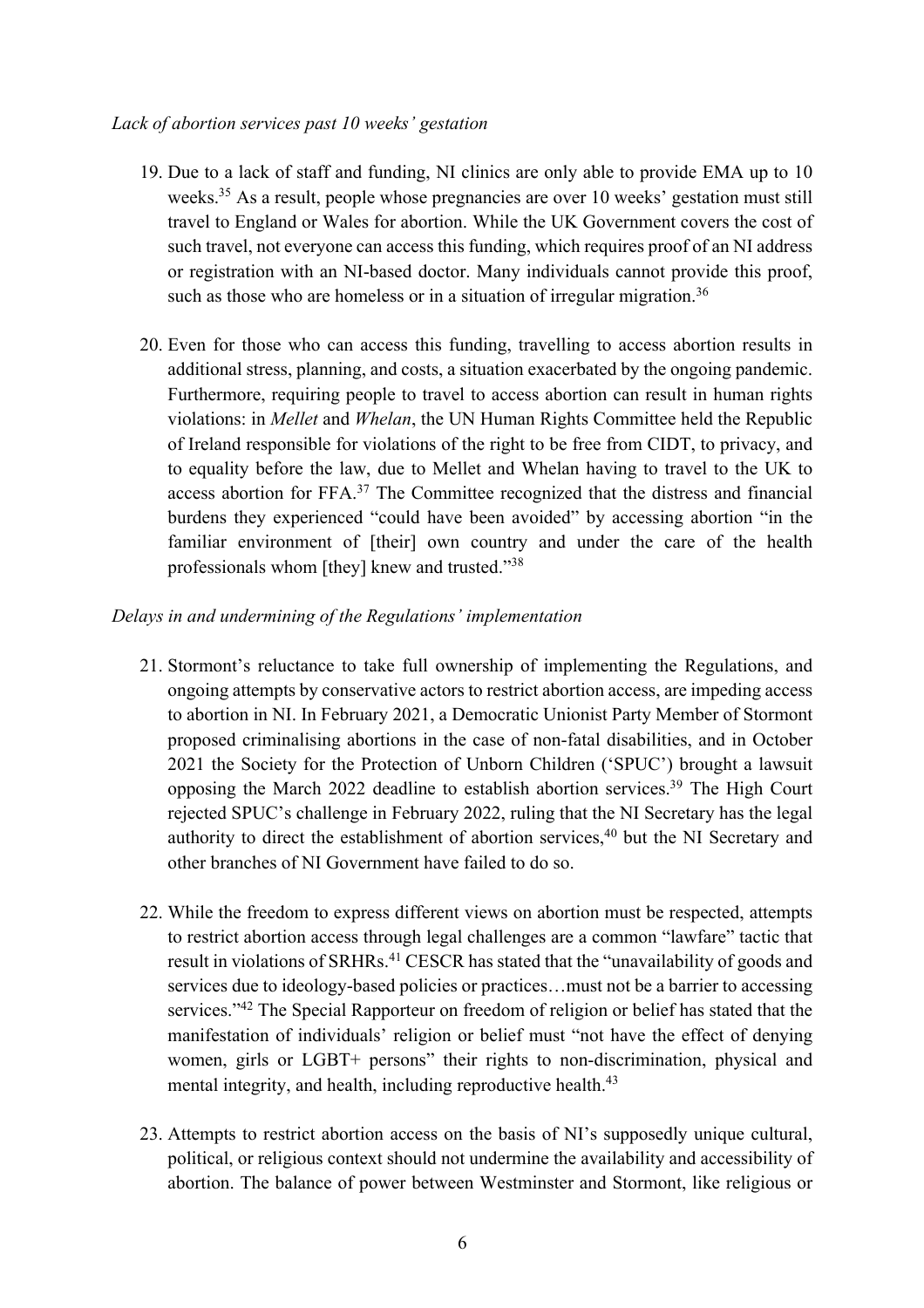other reasons, is not a justification for failing to meet international human rights obligations.

# *Criminalisation and Stigma*

- 24. Human rights experts including the CEDAW Committee, the Human Rights Committee, the Special Rapporteur on Torture, and academic Rebecca J. Cook have explained that criminalisation of abortion creates a climate of stigma around abortion, perpetuates gender stereotypes about women's assigned social role as mothers, and chills the decision to access abortion.<sup>44</sup>
- 25. Nevertheless, NI's Regulations continue to criminalise abortion for healthcare professionals who act outside the Regulations. This has deterred healthcare professionals from providing abortion services, causing staffing shortages and delays in service rollout.45 Framing abortion as a matter for criminal law contributes to stigma and shame, deterring and delaying people from accessing abortion.<sup>46</sup>

# *Summary*

26. The UK and NI Governments are failing to comply with international human rights standards on abortion in violation of the principles of equality and non-discrimination, the right to privacy, the right to health, freedom from torture and CIDT, and states' positive obligations to eradicate all forms of discrimination against women.

# **D. Recommendations for Action by the UK**

We recommend that the UK Government should:

- i. Fully decriminalise abortion and ensure that abortion legislation is informed by international human rights standards and scientific evidence, rather than political or religious considerations and abortion exceptionalism.
- ii. Ensure abortion is equally available and accessible across NI on all permitted grounds through sufficient staffing and funding of all HSC Trusts.
- iii. Safeguard against attempts by conservative actors to restrict abortion access by immediately implementing the Regulations, as directed, by March 2022; responding promptly and effectively to attempts at abortion "lawfare"; and broadening and improving public education on the issues surrounding abortion.
- iv. Work with individuals, organisations, and healthcare professionals to develop a framework for safe, straightforward, legal, and local abortion access. Ensure this framework centres the gender-sensitive, intersectional understanding of the right to health developed by UN human rights bodies.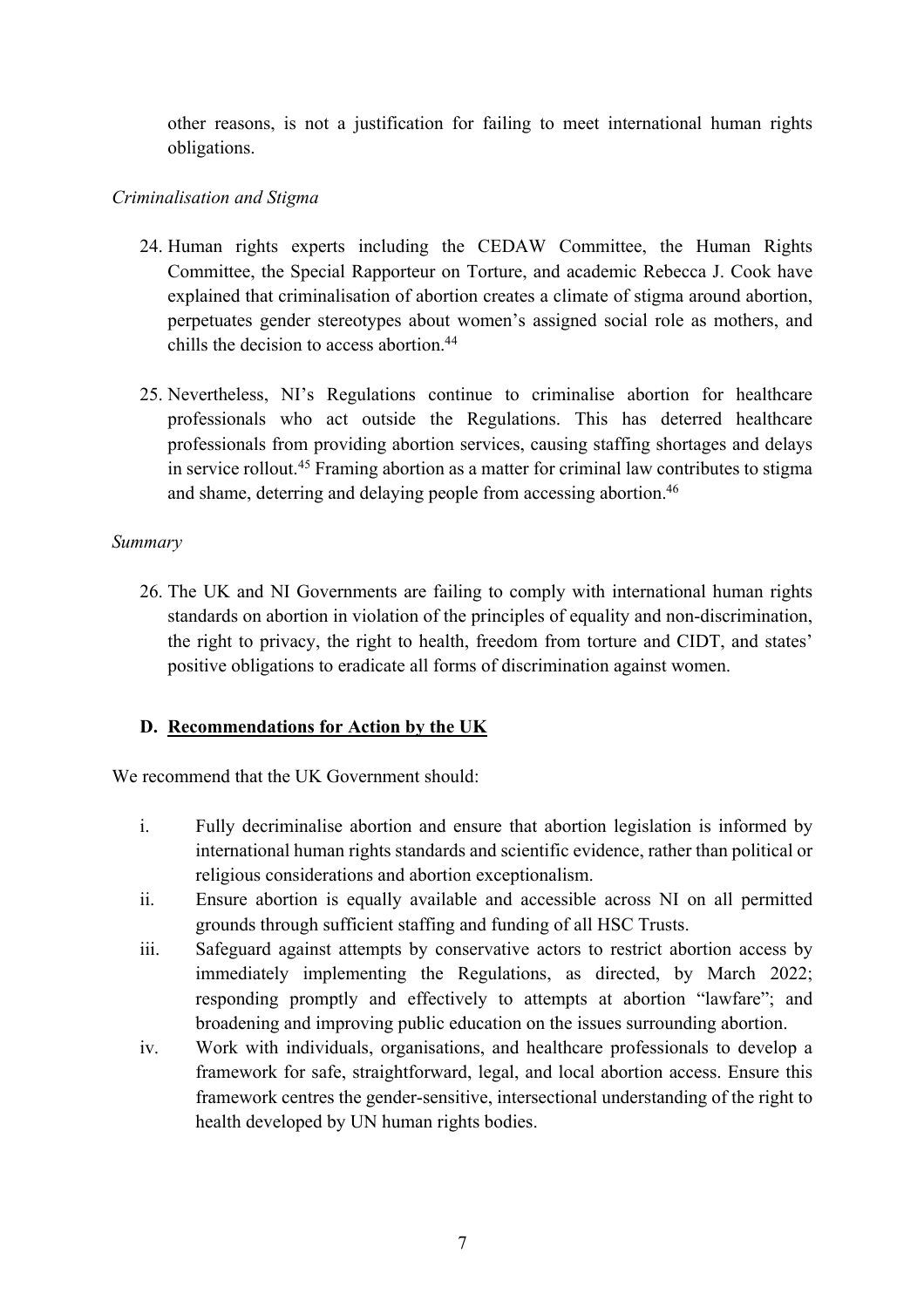## **DOMESTIC ABUSE**

- 27. Domestic abuse, as defined in the Domestic Abuse Act (2021) ('DAA'), includes behaviour consisting of physical or sexual abuse, violent or threatening behaviour, controlling or coercive behaviour, economic abuse, psychological, emotional, or other abuse.47 Importantly, the DAA specifies that "it does not matter whether the behaviour consists of a single incident or a course of conduct."48 The two people involved must be personally connected and must be aged 16 or over.<sup>49</sup> The DAA is only in force for England and Wales, and some provisions for England only, owing to the devolved nature of the UK. However, Scotland and Northern Ireland also provide very similar definitions of domestic abuse.<sup>50</sup>
- 28. In England and Wales, "[t]he number of police recorded domestic abuse-related crimes…rose 6% in the year ending March 2021 to 845,734."51 Despite this, "[f]or the third successive year, the [Crown Prosecution Service's] charging rate for domestic abuse-related crimes in England and Wales decreased to 70% in the year ending March 2021, down from 76% in the year ending March 2018."52 In Scotland, "police recorded 65,251 incidents of domestic abuse in 2020-21" which was a 4% increase compared to 2019-20.53 80% of these cases involved a female victim and male perpetrator.54 In Northern Ireland in year ending 31<sup>st</sup> December 2021, "there were 32,219 domestic abuse incidents" which was a rise of  $1.2\%$  on the previous year,<sup>55</sup> and "domestic abuse crimes" rose by 9%.<sup>56</sup>
- 29. This Stakeholder Report refers to 'domestic abuse' throughout, in line with the DAA and in recognition of the fact that domestic abuse includes much more than just violence. However, domestic abuse is sometimes referred to as 'domestic violence' or 'intimate partner violence' and is also included under the broad umbrella term 'violence against women and girls.'

#### **A. Normative and Institutional Framework of the UK**

30. The Convention on the Elimination of All Forms of Discrimination Against Women ('CEDAW') $57$  is key when considering the protection of women from domestic abuse. In particular, General Recommendation 19 passed in 1992 provides that:

'The Convention in article 1 defines discrimination against women. The definition of discrimination includes gender-based violence, that is, violence that is directed against a woman because she is a woman or that affects women disproportionately. It includes acts that inflict physical, mental or sexual harm or suffering, threats of such acts, coercion and other deprivations of liberty.' 58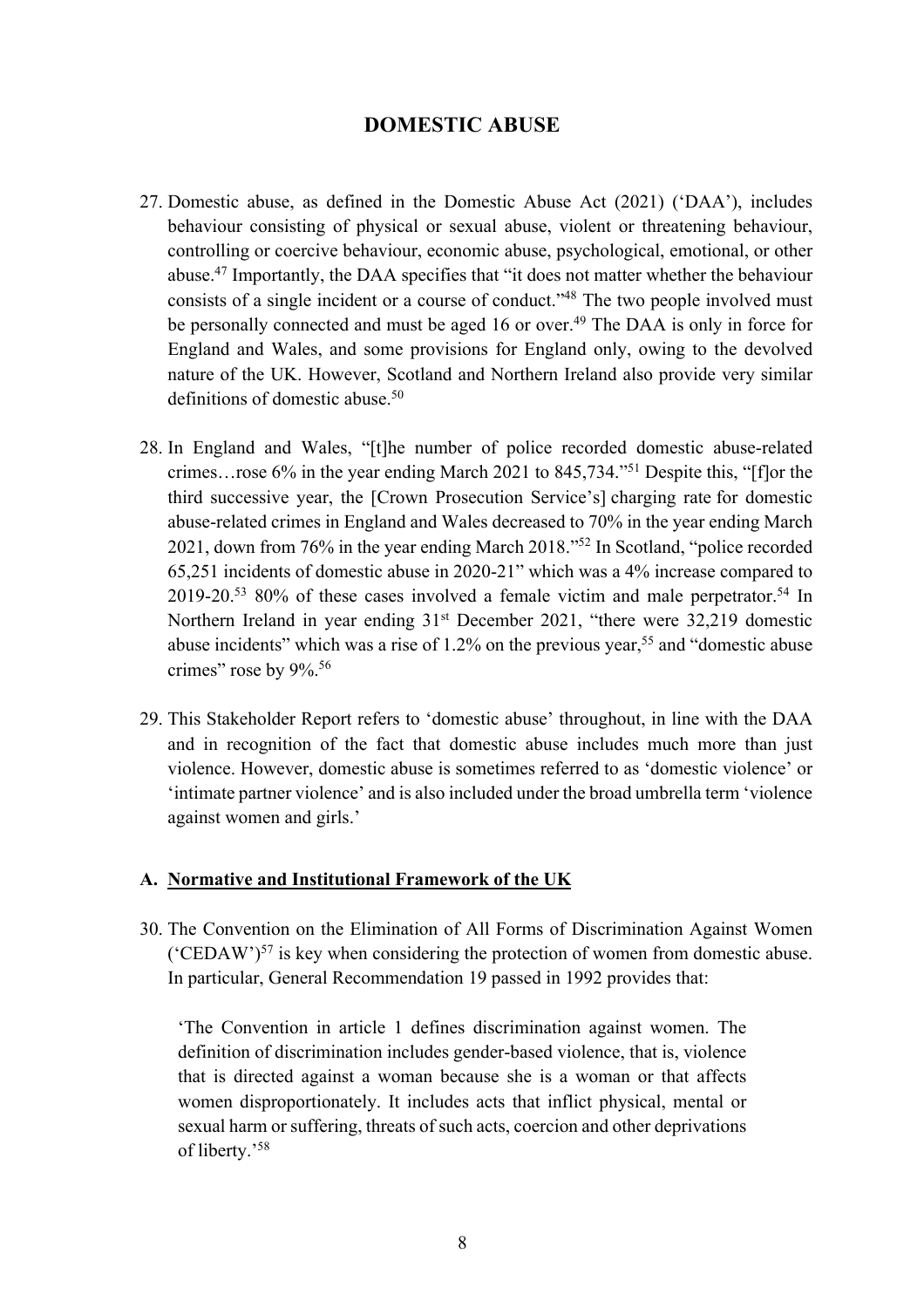- 31. General Recommendation 35 from 2017 updated General Recommendation 19, to provide "further guidance aimed at accelerating the elimination of gender-based violence against women."59 The UK is a party to CEDAW and has now withdrawn many of the reservations it attached upon ratification.<sup>60</sup>
- 32. There are a number of other international human rights agreements and policies related to domestic abuse, in particular the Declaration on the Elimination of Violence Against Women 1993.<sup>61</sup> Also pertinent are the Beijing Declaration and Platform for Action 1995,<sup>62</sup> the UN Commission on Human Rights Resolution 1994/945,<sup>63</sup> and the Commission on the Status of Women.<sup>64</sup>
- 33. The Council of Europe's Convention on preventing and combating violence against women and domestic violence ('Istanbul Convention') is also directly relevant to the UK. It opened for signatories on  $11<sup>th</sup>$  May 2011 and entered into force on  $22<sup>nd</sup>$  April 2014.<sup>65</sup> The UK signed the Istanbul Convention in 2012 but is yet to ratify it.<sup>66</sup>

## **B. Implementation of Recommendations from Cycle Three in 2017**

34. In 2017, the UK received 227 recommendations. Of these, 15 were made regarding domestic abuse or a related issue, such as violence against women and girls. All of these recommendations were accepted and below is a consideration of the action taken on each recommendation.

## *Ratify the Istanbul Convention*

- 35. Six recommendations asked the UK to ratify the Istanbul Convention. Five Member States simply recommended ratification (**Italy** (para. 134.43),67 **Montenegro** (para. 134.44),68 **Spain** (para. 134.45),69 **Turkey** (para. 134.46),70 and **Bosnia and Herzegovina** (para 134.47)).<sup>71</sup> Whereas **Finland** (para. 134.48) asked the UK to "[m]ake the necessary legal, policy and practice-related changes to enable the ratification of the…Istanbul Convention and dedicate sufficient resources to central, devolved and local authorities to ensure its effective implementation."<sup>72</sup> This more detailed and specific recommendation is encouraged, as it points not only towards ratification but also implementation.
- 36. These recommendations have not been implemented. The UK government has advised that it will only ratify the Istanbul Convention when it can implement it in full.73 To do this, further legislation was needed regarding extra-territorial jurisdiction. In November 2021, the government confirmed that by late February 2022, all four nations should have passed the necessary laws rendering the UK able to implement the Istanbul Convention.74 Despite this, the government has stated it will only set out a timetable for ratification "when all the legislative provisions necessary for compliance have been enacted."75 This approach is causing unnecessary delays to the ratification of the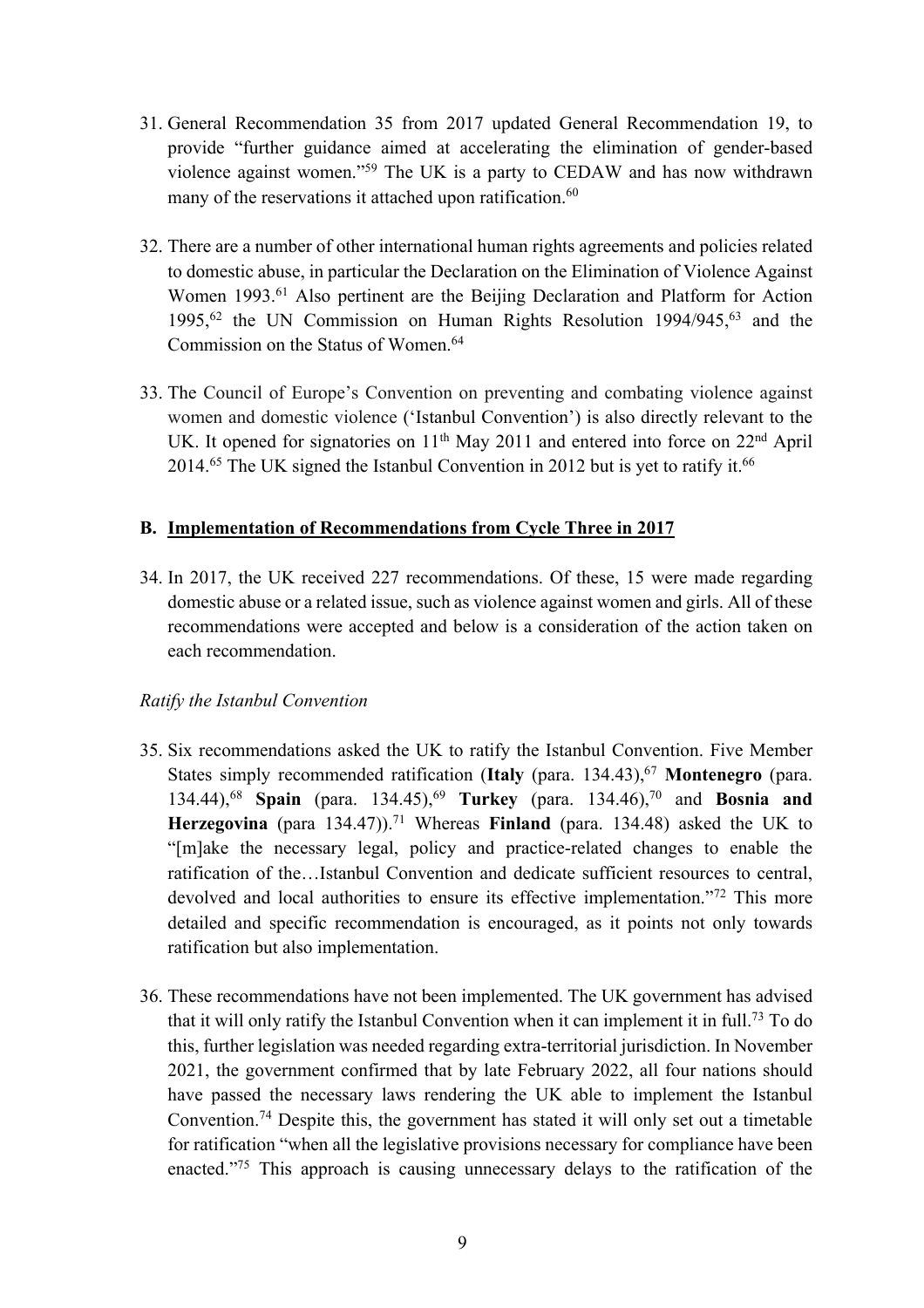Istanbul Convention, which is crucial to providing women with protection from domestic abuse.

# *Combat Violence Against Women and Girls (VAWG)*

- 37. Five recommendations were made in relation to the broad category of VAWG, with a particular focus on asking the UK to combat or prevent VAWG (**Paraguay,** para. 134.83**; Slovenia,** para. 134.182**; Bosnia and Herzegovina,** para.134.184**; China,**  para. 134.186**; and, Libya,** para. 134.180). All of these recommendations were supported, yet the UK government did not distinguish between them, instead providing one lengthy response to all five recommendations, detailing the actions taken across the four nations.<sup>76</sup>
- 38. It is difficult to ascertain the level of implementation of these recommendations, as these recommendations did not specify the type of VAWG being discussed. There are particular issues that require urgent action, including domestic abuse, and so Member States should avoid using the broad term 'VAWG' without specifying the violence they are referring to, as this allows for broad responses and a lack of action.<sup>77</sup>

# *Prevent Domestic Abuse*

- 39. Four recommendations were made that made specific reference to domestic abuse, albeit using the terminology 'domestic violence.' **Maldives** (para. 134.181) recommended that the UK should "[a]dopt national legislation, especially in Northern Ireland, on domestic violence protection, that ensures all cases of domestic violence are thoroughly investigated and that perpetrators are prosecuted."78 **Sudan** (para. 134.183) specified the type of VAWG it was referring to, recommending the UK to "[c]ombat violence against women and girls, in particular domestic violence."79 **Indonesia** (para. 134.185) said that the UK should "[c]ontinue its positive efforts to reduce domestic violence throughout the country."80 Finally, **Czechia** (para. 134.187) recommended the UK to "[s]tep up its efforts in fighting domestic violence and take measures to prevent secondary victimization and the negative impact of domestic violence on children."<sup>81</sup>
- 40. These recommendations were much more specific, which is commendable. However, as the UK government merely pointed to the same lengthy response provided to the recommendations on violence against women and girls, this provides a challenge to understanding whether they have been implemented in any meaningful way. Whilst making specific recommendations on domestic abuse is a positive step, it would be more beneficial for Member States to take an 'intersectional approach,'82 for example, considering the interlinked effects of socioeconomic factors and domestic abuse, or race and domestic abuse.83

# **C. Further Points for the UK to Consider**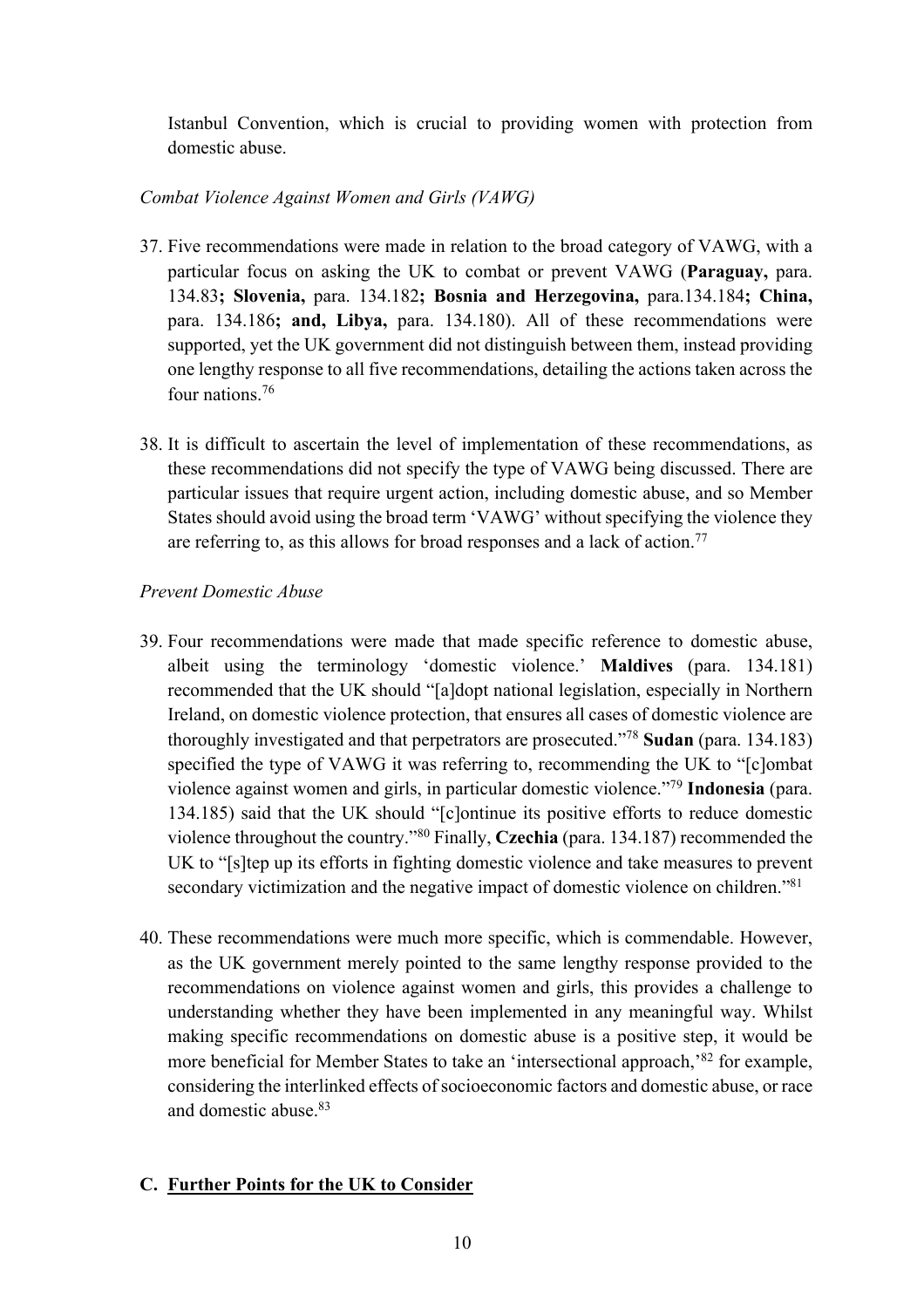- 41. The COVID-19 pandemic has been disastrous for those suffering from domestic abuse. The government-imposed lockdowns across the UK left many in forced quarantine with their abusers and no source of support.<sup>84</sup> In fact, "[t]he UK's largest domestic abuse charity, Refuge, has reported a 700% increase in calls to its helpline in a single day, while a separate helpline for perpetrators of domestic abuse seeking help to change their behaviour received 25% more calls after the start of the COVID-19 lockdown."85 The UN Special Rapporteur on Violence Against Women (SRVAW) found that it was women from already marginalised backgrounds who suffered the most in terms of domestic abuse during the lockdowns of the pandemic, including "minorities, indigenous, Afrodescendant, migrant and rural communities, older women, women and girls with disabilities, homeless women, and women deprived of liberty and victims of trafficking."86
- 42. The World Health Organization (WHO) has found that "[v]iolence against women tends to increase during every type of emergency."87 The WHO has stated that governments "must include essential services to address violence against women in preparedness and response plans for COVID-19, fund them, and *identify ways to make them accessible in the context of physical distancing measures*."88 Therefore, thought must be given to how the UK government can best deal with the effects of a national emergency, such as the COVID-19 outbreak and lockdowns, on domestic abuse victims. This should be raised during the 2022 UK UPR and other Member States could share best practice on how they dealt with this issue.
- 43. A significant point that should not be overlooked is that, whilst COVID-19 exacerbated domestic abuse, as Margolis has found, "[t]he pandemic has exposed longstanding flaws in the UK government's approach to domestic violence."89 One example of this is funding. UN Secretary-General, Antonio Gutierrez, specifically mentioned the "horrifying global surge" of domestic abuse during the pandemic, noting that "[h]ealthcare providers and police are overwhelmed and understaffed" and "local support groups are paralyzed or short of funds. Some domestic violence shelters are closed; others are full."90 Whilst this has intensified during the pandemic, a lack of funding has been a significant issue in the UK for many years, including cuts to domestic abuse services such as refuges, and cuts to police and healthcare budgets. <sup>91</sup> A failure to properly fund such services leaves women facing domestic abuse with no support or recourse.

*LGBTQ+ Community and Domestic Abuse*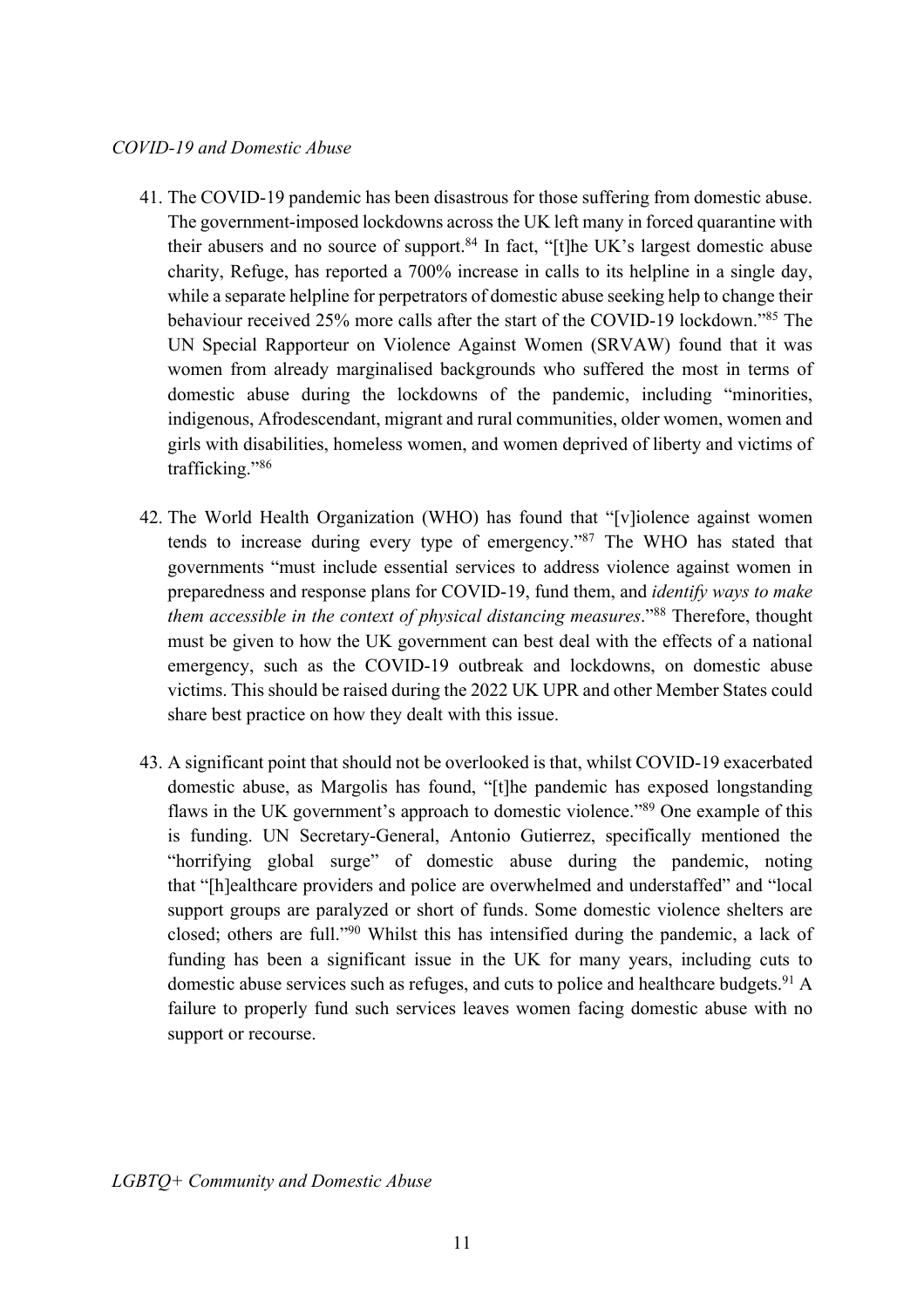- 44. The LGBTQ+ community has also suffered greatly in terms of domestic abuse during COVID-19.<sup>92</sup> Yet, owing to an alarming lack of data related to LGBTO+ victims of domestic abuse in the UK, it is difficult to ascertain whether this has increased on figures before the pandemic.<sup>93</sup> This lack of specific data and analysis is something that the UK Government should seek to rectify urgently.
- 45. In the UK, there are no specific domestic abuse refuges for the LGBTQ+ community, with only two refuges offering specialised support for LGBTQ+ survivors and both are in London.94 In particular, trans women find accessing domestic abuse support particularly challenging due to the "perception that they are not welcome, and media narratives framing them as a risk to cisgender women."95 In fact, a high profile domestic abuse organisation told one worker, "[i]f they don't sound like a woman, it doesn't matter if they say they are, hang up. We're not supporting them."96 Whilst the UK Government does not collect data, Stonewall and its partners found that one in six trans women between 2017-18 had experienced domestic abuse.<sup>97</sup> By not providing adequate support for trans women experiencing domestic abuse, the UK Government is in breach of its duty to protect its citizens from harm.
- 46. Moreover, Faye cautions against the solution simply being to create refuges for the community: "[w]hile specialist provision for trans survivors is to be encouraged, there is a difference between advocating for tailored services designed to help people with specific experiences and championing enforced segregation."98 A sensible and evidence-based approach should be taken, and most importantly the UK Government should implement any actions related to this issue in conjunction with representatives from the LGBTQ+ community.

#### *Access to Legal Aid for Victims of Domestic Abuse*

- 47. The introduction of the Legal Aid, Sentencing and Punishment of Offenders Act ('LASPO') in 2012 has had devastating consequences for victims of domestic abuse across the UK. It made deep and damaging cuts to accessing legal aid for civil matters, including for victims of domestic abuse. This has led to people acting as litigants in person, without legal representation, which has widespread repercussions.<sup>99</sup> Although victims of domestic abuse are technically able to access civil legal aid, the evidentiary requirements are extremely strict.
- 48. The UK government addressed this in the 2017 UPR, noting that civil legal aid is available for those who can provide "objective evidence" of domestic abuse.<sup>100</sup> The UK Government's website states the following:

'You'll usually need to show that you or your children were at risk of harm from an ex-partner.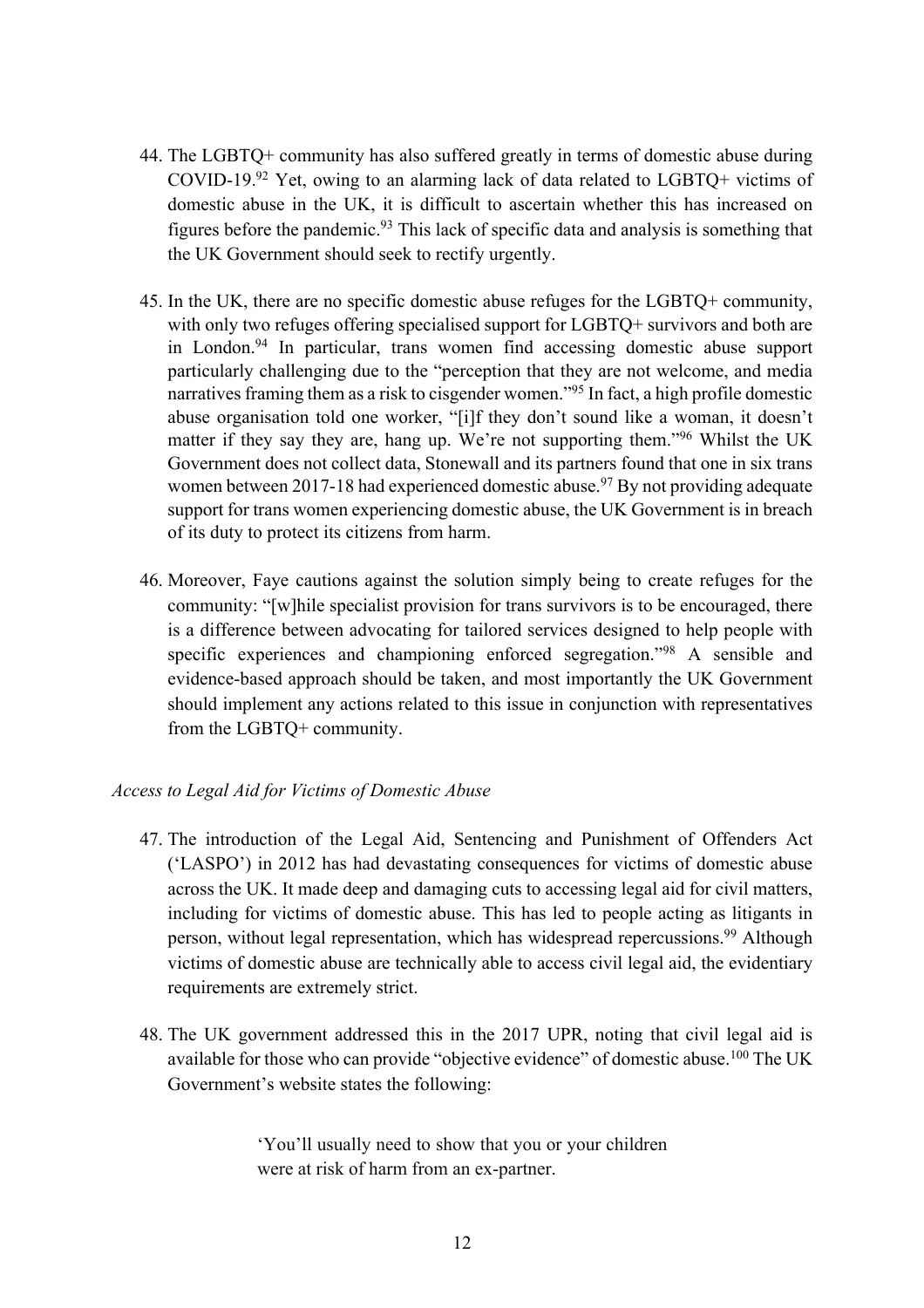You can ask for evidence from:

- the courts
- the police
- a multi-agency risk assessment conference (MARAC)
- social services
- a health professional, for example a doctor, nurse, midwife, psychologist or health visitor
- a refuge manager
- a domestic violence support service
- your bank, for example credit card accounts, loan documents and statements
- your employer, or education or training provider
- $\bullet$  the provider of any benefits you've received'<sup>101</sup>
- 49. This fails to take into account the complex nature of domestic abuse. In fact, Choudhry and Herring have argued that "these restrictions on who can prove they are or have been the victim of domestic abuse is an improper interference in the human rights of victims of domestic abuse."102 As those who cannot meet the strict evidentiary requirement are having to attend court without a lawyer, instead as 'litigants in person,' this breaches their right to a fair trial under Article 6 European Convention on Human Rights<sup>103</sup> and Article 14 International Covenant on Civil and Political Rights.

# **D. Recommendations for Action by the UK**

We recommend that the UK Government should:

- i. Fully engage with the recommendations made during the UPR regarding domestic abuse, providing clear responses to recommendations and setting out specific plans for implementation.
- ii. Set out a clear and realistic timetable for ratification of the Istanbul Convention and take all necessary steps to implement it in practice.
- iii. Properly fund healthcare and support services, to allow victims of domestic abuse to access refuges and any relevant treatment. The UK Government should provide a publicly available action plan on how it will action this.
- iv. As a priority, instruct the Office for National Statistics (and its equivalents in Scotland and Northern Ireland) to collect and analyse specific data relating to LGBTQ+ victims of domestic abuse.
- v. Work with the LGBTQ+ community to ascertain what kind of support is required to help those who are experiencing domestic abuse, and then implement the findings. Take an intersectional approach to this, working with LGBTQ+ people from different races and socioeconomic backgrounds, sex workers, people with disabilities etc.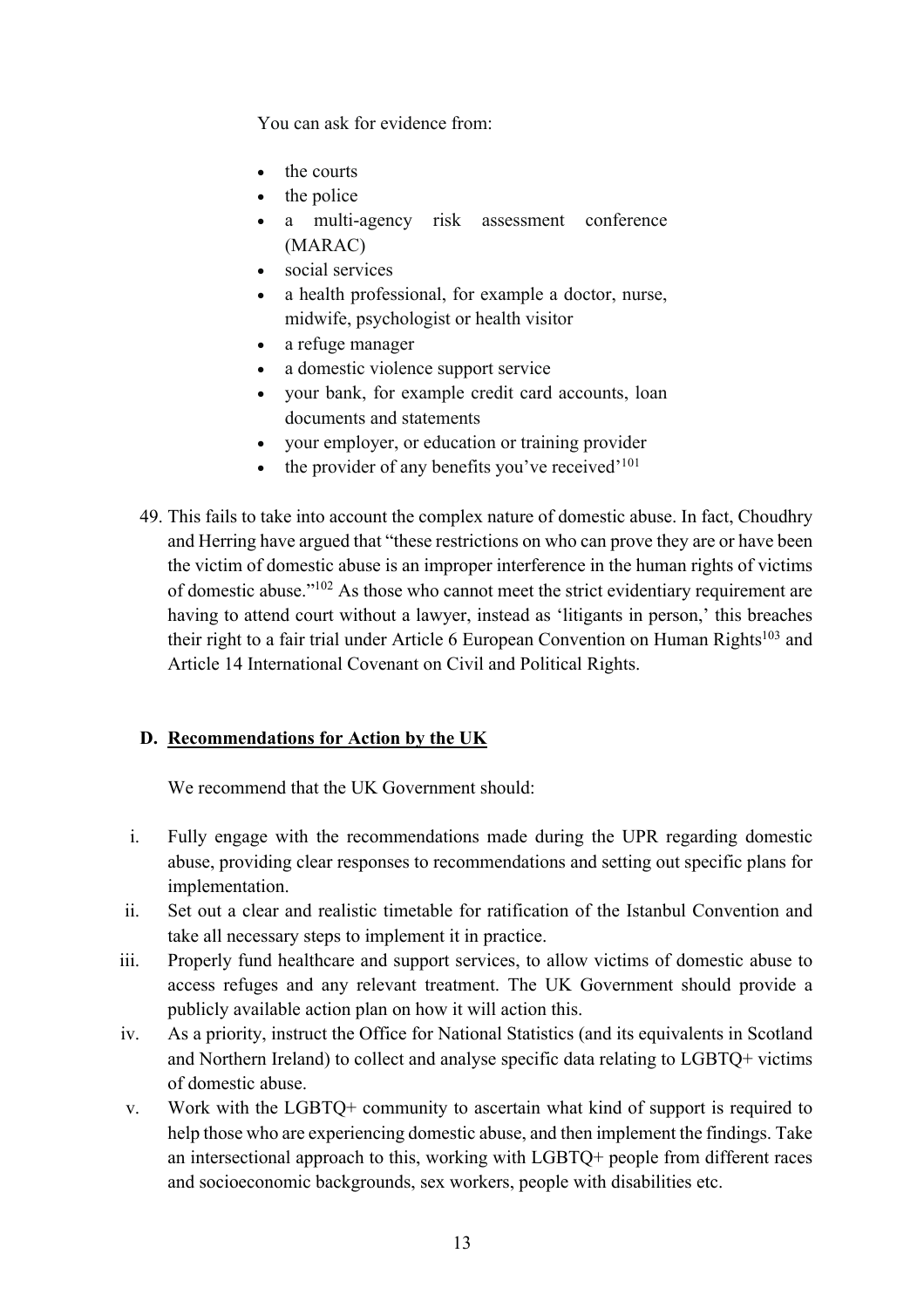vi. Work with domestic abuse experts and practitioners to formulate realistic and practical evidentiary requirements for victims of domestic abuse seeking legal aid. This should take into account the complex nature of domestic abuse and should not be onerous upon the person seeking the funding.

<sup>5</sup> Offences Against the Person Act 1861 secs 58, 59; Criminal Justice Act (Northern Ireland) 1945, sec 25; *R (on the application of A and B) v Secretary of State for Health* [2017] UKSC 41.

<sup>6</sup> CESCR, 'General Comment No. 22' para 5.

<sup>8</sup> CCPR, *KL v Peru*, para 7; CCPR, *LMR v Argentina*, para 10; CCPR, *Amanda Mellet v Ireland*, para 8; CCPR, *Siobhán Whelan v Ireland*, para 8; CEDAW, *LC v Peru*, paras 8-9.

<sup>9</sup> CEDAW, 'Inquiry concerning the United Kingdom of Great Britain and Northern Ireland', para 58.

<sup>10</sup> CEDAW (n 7), para 58; Northern Ireland (Executive Formation etc.) Act 2019, sec 9.

<sup>11</sup> The Abortion (Northern Ireland) (No. 2) Regulations 2020, 4(b), 5, 6(a); 1967 Abortion Act, 1(1)(a) and 1(1)(b). <sup>12</sup> ibid 3.

<sup>13</sup> ibid, 4.

 $14$  ibid, 5.

 $15$  ibid, 6.

<sup>16</sup> ibid, 7.

<sup>17</sup> I Vandelwalker, 'Abortion and Informed Consent' (2012) 19 Michigan Journal of Gender & Law 1, 3.

<sup>18</sup> The Abortion Regulations 2020, 8.

<sup>19</sup> See, e.g. H Moseson et al, 'Effectiveness of self-managed medication abortion between 13 and 24 weeks gestation' (2020) 102 Contraception 91.

<sup>20</sup> A Mohdin, 'Relaxation of UK abortion rules welcomed by experts' (The Guardian, 30 March 2020) <https://www.theguardian.com/world/2020/mar/30/relaxation-of-uk-abortion-rules-welcomed-by-expertscoronavirus> accessed 15 February 2022.

<sup>21</sup> Regulations (n 12) 11(1).

 $22$  ibid, 12.

<sup>23</sup> UNHRC, 'Report of the Working Group on the Universal Periodic Review – United Kingdom of Great Britain and Northern Ireland', para 134.170.

<sup>24</sup> ibid, para 134.172.

<sup>25</sup> CESCR, 'General Comment No. 14' para 12.

<sup>26</sup> Availability is 'an adequate number of functioning health-care facilities, services, goods and programmes... to provide the population with the fullest possible range of sexual and reproductive healthcare.' Accessibility means that 'all individuals and groups' can access 'health facilities, goods, information, and services related to sexual and reproductive health care…without discrimination and free from barriers' CESCR (n 3) paras 12, 15

<sup>27</sup> Amnesty International, 'Northern Ireland: Women blocked from abortion care, one year since law change' 21 October 2020, <https://www.amnesty.ie/northern-ireland-women-blocked-from-abortion-care-one-year-sincelaw-change> accessed 13 December 2021.

<sup>&</sup>lt;sup>1</sup> UN OHCHR, 'The Core International Human Rights Instruments and their Monitoring Bodies' <www.ohchr.org/EN/ProfessionalInterest/Pages/CoreInstruments.aspx>.

<sup>&</sup>lt;sup>2</sup> See, Vienna Convention on the Law of Treaties (adopted 23 May 1969, entered into force on 27 January 1980) 1155 UNTS 331; 8 ILM 679 (1969) Article 2(1)(d).

<sup>3</sup> Adrian Kay, 'Territorial Justice and Devolution', British Journal of Politics and International Relations 7 (2005): 544–60.

<sup>4</sup> This inclusive definition is explicitly recognized in the Northern Ireland Abortion Regulations, which define 'woman' to include 'a person of any age who is pregnant', which is welcome in terms of recognising trans\* and gender-diverse identities.

<sup>7</sup> E.g., CAT, 'General Comment No. 2' para 22; CEDAW, *LC v Peru*; CRC, 'General Comment No 20'; CRPD, 'Joint statement by the Committee on the Rights of Persons with Disabilities and the Committee on the Elimination of All Forms of Discrimination against Women' (29 August 2018); CCPR, *Siobhán Whelan v Ireland*; Special Rapporteur on the right to health, 'Criminal laws and other legal restrictions relating to sexual and reproductive health'; Special Rapporteur on the rights of persons with disabilities, 'Challenges experienced by girls and young women with disabilities in relation to their sexual and reproductive health and rights' (A/72/133, 14 July 2017) para 11; Special Rapporteur on torture, 'Gender perspectives on torture and other cruel, inhuman and degrading treatment or punishment'.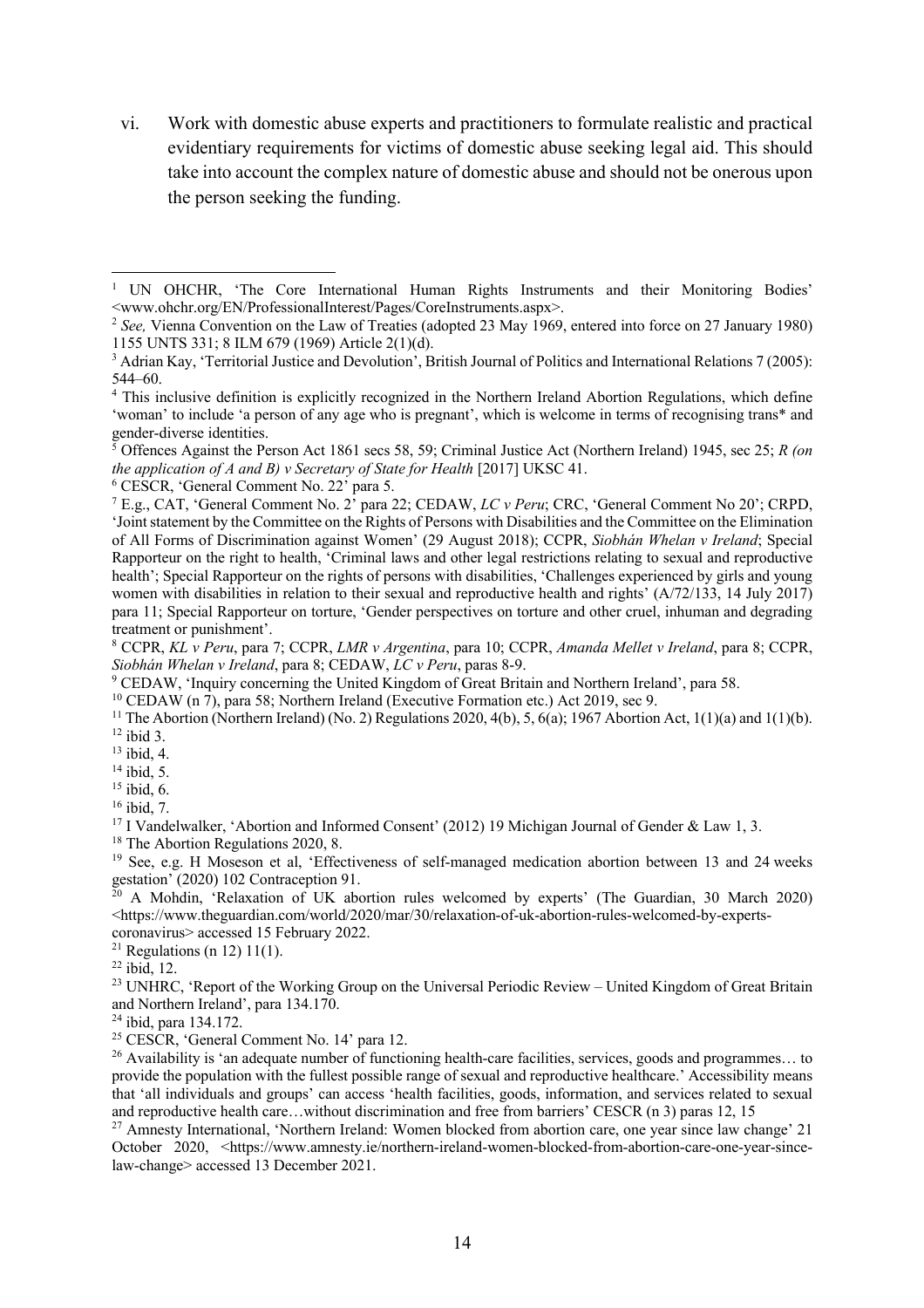<sup>28</sup> HSC Structure <http://online.hscni.net/home/hsc-structure/> accessed 14 February 2022.

<sup>30</sup> Northern HSC Trust, <https://www.northerntrust.hscni.net/> accessed 14 February 2022.

<sup>31</sup> Western HSC Trust, 'Early Medical Abortion Service' <https://westerntrust.hscni.net/service/early-medicalabortion-service/> accessed 13 December 2021.

<sup>32</sup> Western HSC Trust, 'About the Trust' <https://westerntrust.hscni.net/about-the-trust/> accessed 14 February 2022.

<sup>33</sup> J McCormack, 'Abortion in NI: Timeline of key events' *BBC News*, 4 October 2021.

 $34$  Ibid.

<sup>35</sup> Alliance For Choice, '12-24 weeks' <https://www.alliance4choice.com/1224-weeks-pregnant> accessed 13 December 2021.

<sup>36</sup> Ibid.

<sup>37</sup> *Mellet, Whelan* (n 8).

<sup>38</sup> *Mellet*, para 7.5.

 $39$  McCormack (n 33).

<sup>40</sup> Ibid.

<sup>41</sup> S Gloppin, 'Conceptualizing Abortion Lawfare' (2021) 17 Revista Direito GV 1-19.

 $42$  CESCR (n 6) para 14.

<sup>43</sup> Special Rapporteur on freedom of religion or belief, 'Gender-based violence and discrimination in the name of religion or belief', para 76(a).

<sup>44</sup> CEDAW Committee, 'Concluding Observations on the eighth periodic report of the United Kingdom of Great Britain and Northern Ireland', paras 46-7; RJ Cook 'Stigmatized Meanings of Criminal Abortion Law' in RJ Cook et al (eds), *Abortion Law in Transnational Perspective: Cases and Controversies* (Philadelphia PA, University of Pennsylvania Press 2014); CCPR, *Whelan*, paras 2.5, 3.1, 7.5; SR torture, 'Applying the torture and ill-treatment protection framework in health-care settings', paras 46-50, para 90; SR torture (n 4) paras 14, 42, 43-4, 51, 72.

<sup>45</sup> Alliance for Choice, 'The Abortion (Northern Ireland) Regulations 2020' <https://www.alliance4choice.com/faq2020> accessed 14 February 2022.

 $46 \text{ Cook} (n 44)$ .

<sup>47</sup> Domestic Abuse Act 2021, section 3.

 $48$  ibid.

 $49$  ibid section 2.

<sup>50</sup> See, Domestic Abuse (Scotland) Act (2018); Domestic Abuse and Civil Proceedings Act (Northern Ireland) (2021).

<sup>51</sup> Office for National Statistic, 'Domestic Abuse in England and Wales Overview: November 2021' (24 November 2021)

https://www.ons.gov.uk/peoplepopulationandcommunity/crimeandjustice/bulletins/domesticabuseinenglandan<br/>
strategie of the strategie of the strategie of the strategie of the strategie of the strategie of the strategie of dwalesoverview/november2021>.

<sup>52</sup> ibid.

<sup>53</sup> Scottish Government, 'Domestic Abuse: Statistics Recorded by the Police in Scotland – 2020/21' (30 November 2021) <https://www.gov.scot/publications/domestic-abuse-recorded-police-scotland-2020-21/pages/2/>. <sup>54</sup> ibid.

<sup>55</sup> Police Service of Northern Ireland, 'Domestic Abuse Incidents and Crimes Recorded by the Police in Northern Ireland' (24 February 2022) <https://www.psni.police.uk/globalassets/inside-the-psni/our-statistics/domesticabuse-statistics/2021-22/q3/domestic-abuse\_-bulletin-dec-21.pdf>. <sup>56</sup> ibid.

<sup>57</sup> UN General Assembly, 'Convention on the Elimination of All Forms of Discrimination Against Women' (18 December 1979) UNTS vol 1249.

<sup>58</sup> Committee on the Elimination of Discrimination Against Women, 'General Recommendation No. 19: Violence against women', Eleventh session (1992), contained in A/47/38, para 2.

 $59$  Committee on the Elimination of Discrimination against Women, 'General Recommendation No. 35 on genderbased violence against women, updating General Recommendation 19' (14 July 2017), CEDAW/C/GC/35.

<sup>60</sup> UN OHCHR, 'Status of Ratification' <https://indicators.ohchr.org> accessed 24 February 2022.

<sup>61</sup> Declaration on the Elimination of Violence Against Women 1993.

<sup>62</sup> Beijing Declaration and Platform for Action 1995, Art 124-b.

<sup>63</sup> UN Commission on Human Rights Resolution 1994/945.

<sup>64</sup> Commission on the Status of Women.

<sup>65</sup> Council of Europe CAHVIO, 'Negotiations' www.coe.int/en/web/istanbul-convention/cahvio.

 $29$  Amnesty (n 35).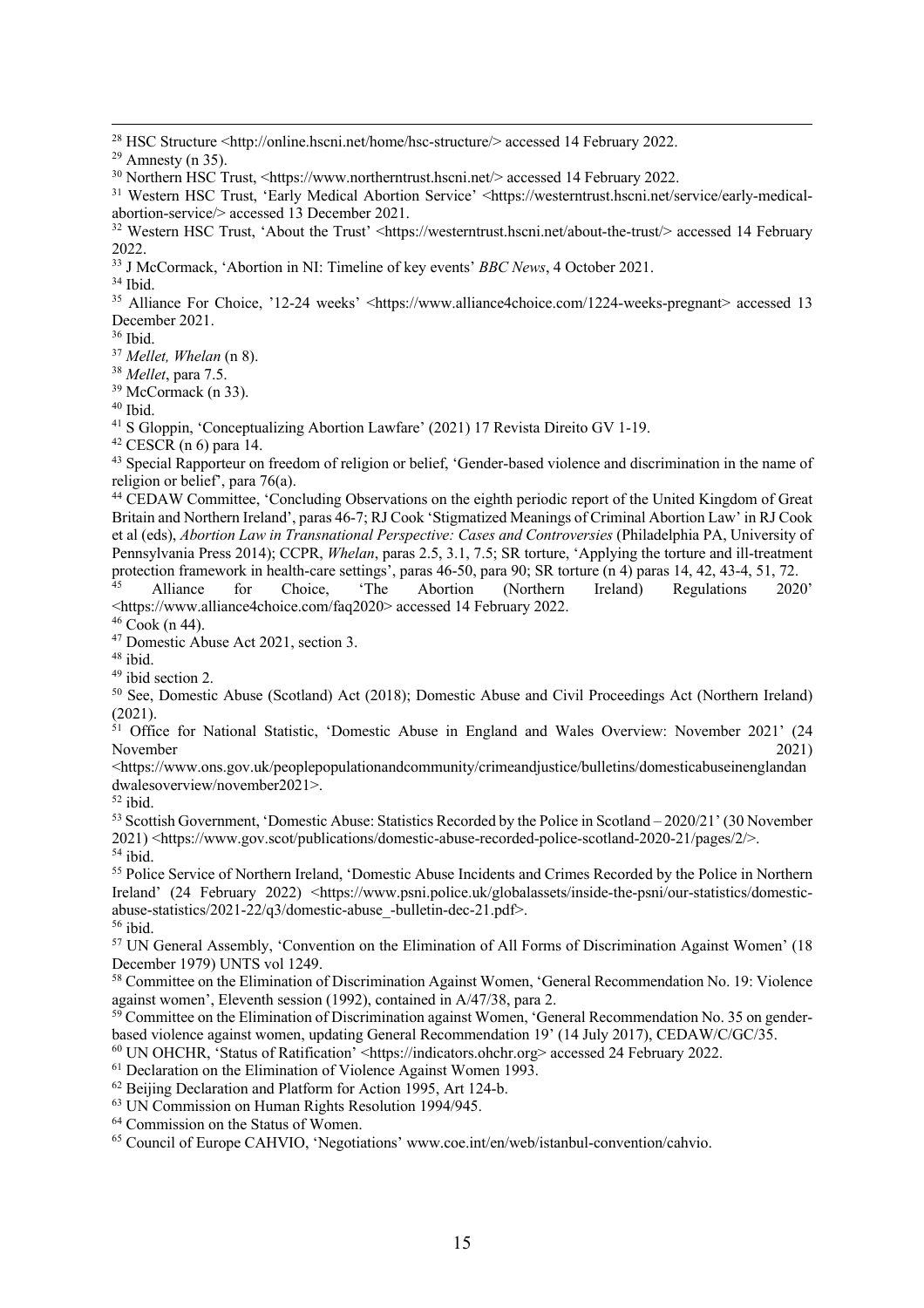<sup>66</sup> UK Home Office, 'Instanbul Convention Ratification: 2019 Progress on Report' (2019) www.parliament.uk/business/publications/written-questions-answers-statements/written-

statement/Commons/2019-10-31/HCWS58/.

<sup>67</sup> UNHRC, 'Report of the Working Group' (n 23) para 134.43.

<sup>68</sup> ibid para 134.44.

<sup>69</sup> ibid para 134.45.

<sup>70</sup> ibid para 134.46.

<sup>71</sup> ibid para 134.47

 $^{72}$  ibid para 134.48.

<sup>73</sup> UK Government, 'Istanbul Convention:  $5<sup>th</sup>$  Progress Report 2021' <https://www.gov.uk/government/publications/istanbul-convention-implementation-progress-report-

2021/istanbul-convention-5th-progress-report-2021-accessible-web-version> accessed 24 February 2021.

<sup>74</sup> ibid.

 $75$  ibid.

<sup>76</sup> UNHRC, 'Report of the Working Group on the Universal Periodic Review – United Kingdom of Great Britain and Northern Ireland – Addendum.' (7 September 2017) A/HRC/36/9/Add.1 p 33.

<sup>77</sup> Alice Storey, 'Taking an Intersectional Approach to Recommendations in the UN's Universal Periodic Review: A Case Study on Domestic Abuse in the UK', article in preparation on file with author.

<sup>78</sup> UNHRC, 'Report of the Working Group' (n 23) para. 134.181.

<sup>79</sup> ibid para. 134.183.

<sup>80</sup> ibid para. 134.185.

<sup>81</sup> ibid para. 134.187.

<sup>82</sup> *See*, generally, Kimberlé Crenshaw, 'Mapping the Margins: Intersectionality, Identity Politics, and Violence Against Women of Color' (1991) 43 Stan L Rev 1241. While Crenshaw coined the term itself, the notion of intersectionality has been considered by women across the world for centuries.  $83$  Storey (n 77).

<sup>84</sup> Caio Augusto de Lima et al, 'COVID-19: Isolations, Quarantines and Domestic Violence in Rural Areas' (2020) SciMedicine Journal Vol 2 No 1.

<sup>85</sup> Mark Townsend, 'Revealed: Surge in Domestic Violence During Covid-19 Crisis' *The Guardian* (12 April 2020) <https://www.theguardian.com/society/2020/apr/12/domestic-violence-surges-seven-hundred-per-centuk-coronavirus>.

<sup>86</sup> UNGA, 'Report of the Special Rapporteur on Violence Against Women, its Causes and Consequences' (24 July 2020) A/75/144, para 8. The LGBTQ+ community has also suffered greatly during the pandemic, as discussed in this report.

<sup>87</sup> WHO, 'COVID-19 and Violence Against Women' (7 April 2020) <https://apps.who.int/iris/bitstream/handle/10665/331699/WHO-SRH-20.04-eng.pdf>.

<sup>88</sup> ibid. Emphasis added.

<sup>89</sup> Human Rights Watch, 'UK Failing Domestic Abuse Victims in Pandemic' (8 June 2020) <https://www.hrw.org/news/2020/06/08/uk-failing-domestic-abuse-victims-pandemic>.

<sup>90</sup> United Nations, 'UN Chief calls for Domestic Violence 'Ceasefire" amid "Horrifying Global Surge"' *UN News* (6 April 2020).

<sup>91</sup> Trust for London, 'Measuring the Impact of Cuts in Public Expenditure on the Provision of Services to Prevent Volence Against Women and Girls' (30 January 2012) <https://www.trustforlondon.org.uk/publications/measuring-impact-cuts-public-expenditure-provision-servicesprevent-violence-against-women-and-girls/>; Jamie Grierson, 'Council Funding for Women's Refuges Cut by Nearly £7m since 2010' *The Guardian* (23 March 2018) <https://www.theguardian.com/society/2018/mar/23/council-funding-womens-refuges-cut-since-2010-englandwales-scotland>; Lizzie Deardon, 'Police Cuts Contributed to Rise in Murders in Britain, Home Office report says' *The Independent* (5 March 2020) <https://www.independent.co.uk/news/uk/crime/police-cuts-rise-murdersbritain-home-office-latest-figures-a9377551.html>; The Health Foundation, 'Budget 2018: £1bn Real Terms Cut to Wider Health Budget' (31 October 2018) <https://www.health.org.uk/news-and-comment/news/budget-2018-£1bn-real-terms-cut-to-wider-health-budget>.

<sup>92</sup> Joseph Patrick McAulay, 'Covid-19 and L.G.B.T.+ Victims of Domestic Abuse: Suffering in Silence' *Oxford Centre for Criminology Blog* (6 July 2020) <https://www.law.ox.ac.uk/centres-institutes/centrecriminology/blog/2020/07/covid-19-and-lgbt-victims-domestic-abuse>.

<sup>93</sup> Interventions Alliance, 'Domestic Abuse in LGBT Communities' (25 March 2021) <https://interventionsalliance.com/domestic-abuse-in-lgbt-communities/>; Paula Rhone-Adrien, 'The Rise of Domestic Abuse During COVID-19 in LGBTQ Relationships and How you Can Get Help' *Gay Times*